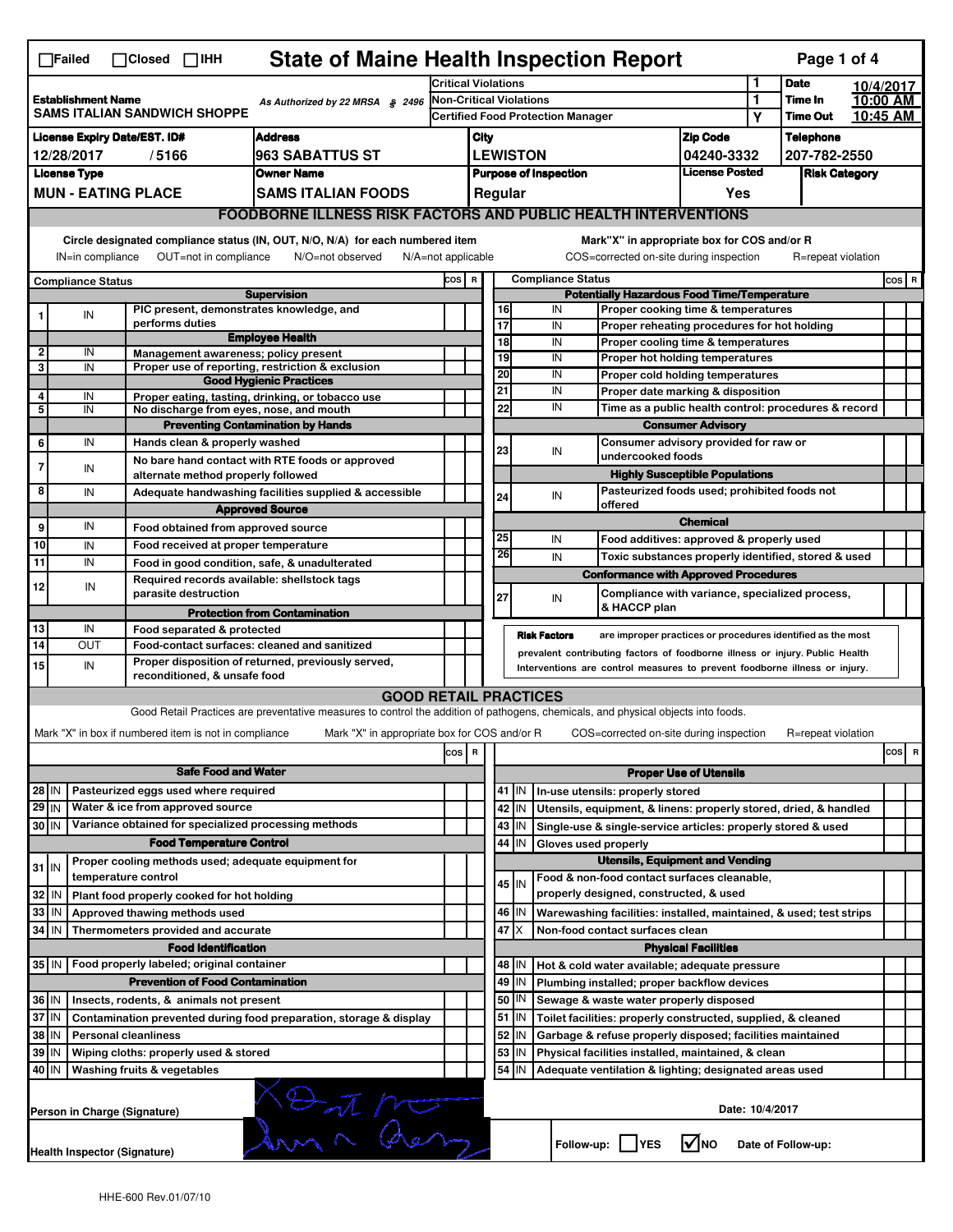|                                                     |                                   |                                 | <b>State of Maine Health Inspection Report</b> | Page 2 of 4  |                        |                                  |
|-----------------------------------------------------|-----------------------------------|---------------------------------|------------------------------------------------|--------------|------------------------|----------------------------------|
| <b>Establishment Name</b>                           |                                   | As Authorized by 22 MRSA § 2496 | 10/4/2017<br><b>Date</b>                       |              |                        |                                  |
| <b>SAMS ITALIAN SANDWICH SHOPPE</b>                 |                                   |                                 |                                                |              |                        |                                  |
| License Expiry Date/EST. ID#<br>12/28/2017<br>/5166 | <b>Address</b><br>963 SABATTUS ST |                                 | City / State<br><b>LEWISTON</b>                | /ME          | Zip Code<br>04240-3332 | <b>Telephone</b><br>207-782-2550 |
|                                                     |                                   |                                 | <b>Temperature Observations</b>                |              |                        |                                  |
| Location                                            | <b>Temperature</b>                |                                 |                                                | <b>Notes</b> |                        |                                  |
| salad dressing                                      | 35                                |                                 |                                                |              |                        |                                  |
| hot water                                           | 110 plus                          |                                 |                                                |              |                        |                                  |
| soup                                                | 137                               | hh                              |                                                |              |                        |                                  |
| tomatoes                                            | 41                                |                                 |                                                |              |                        |                                  |
| pizza bar                                           | 40                                |                                 |                                                |              |                        |                                  |
| walk-in cooler                                      | 35                                |                                 |                                                |              |                        |                                  |



**Health Inspector (Signature)** 



**Date: 10/4/2017**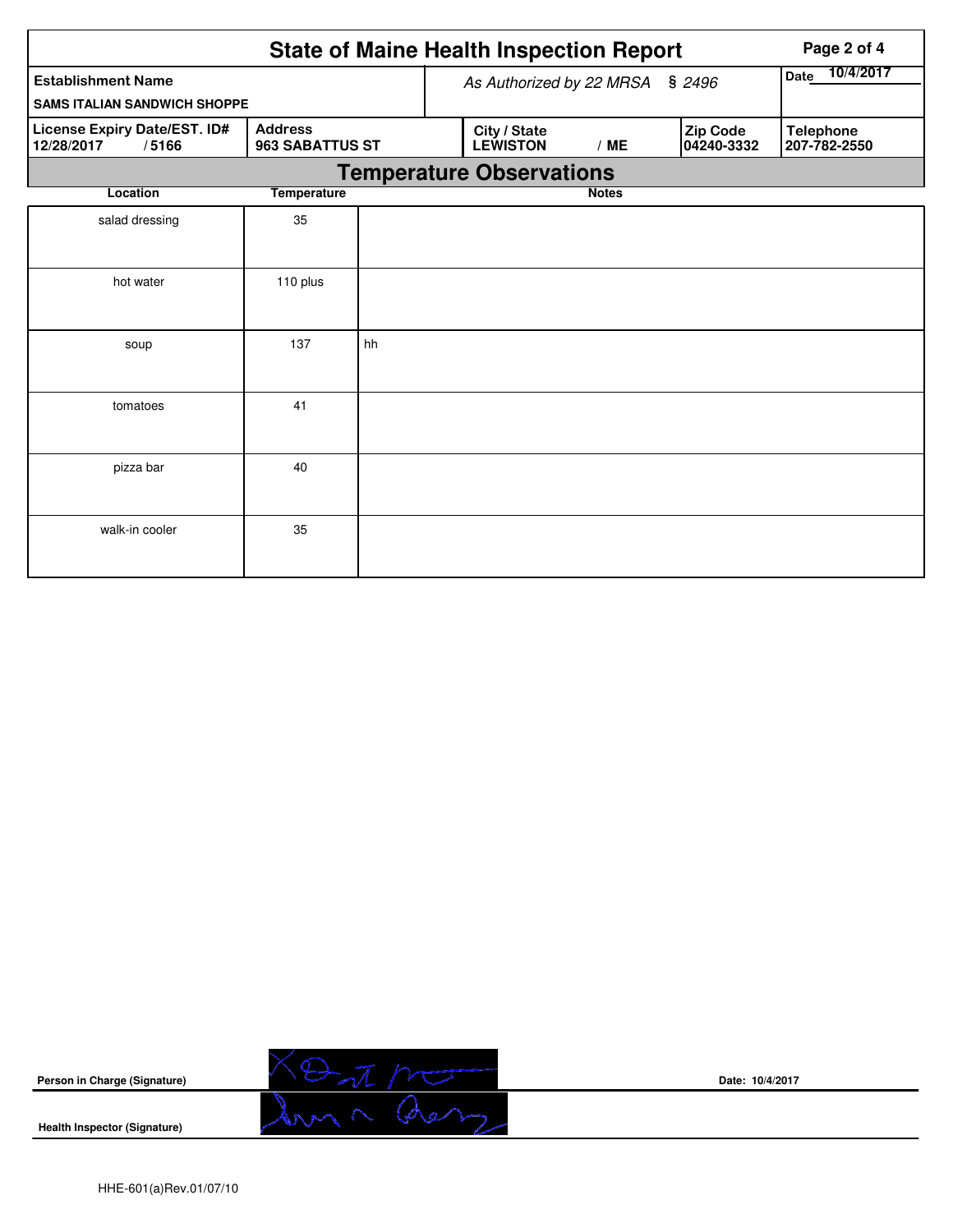|                                                                                                                                                    | Page 3 of 4                              |                                 |           |                               |      |           |  |  |  |
|----------------------------------------------------------------------------------------------------------------------------------------------------|------------------------------------------|---------------------------------|-----------|-------------------------------|------|-----------|--|--|--|
| <b>Establishment Name</b><br><b>SAMS ITALIAN SANDWICH SHOPPE</b>                                                                                   |                                          |                                 |           |                               | Date | 10/4/2017 |  |  |  |
| License Expiry Date/EST. ID#<br>12/28/2017<br>/5166                                                                                                | <b>Address</b><br><b>963 SABATTUS ST</b> | City / State<br><b>LEWISTON</b> | <b>ME</b> | <b>Zip Code</b><br>04240-3332 |      |           |  |  |  |
| <b>Observations and Corrective Actions</b>                                                                                                         |                                          |                                 |           |                               |      |           |  |  |  |
| Violations cited in this report must be corrected within the time frames below, or as stated in sections<br>8-405.11 and 8-406.11 of the Food Code |                                          |                                 |           |                               |      |           |  |  |  |

14: 4-601.11.(A): C: Equipment food-contact surfaces and utensils are not clean to sight and touch.

INSPECTOR NOTES: interior of ice machine rust spots

47: 4-602.13: N: Non-food contact surfaces are not cleaned at a frequency necessary to preclude accumulation of soil residues.

INSPECTOR NOTES: clean freezer door seal



**Date: 10/4/2017**

**Health Inspector (Signature)** 

**Person in Charge (Signature)**